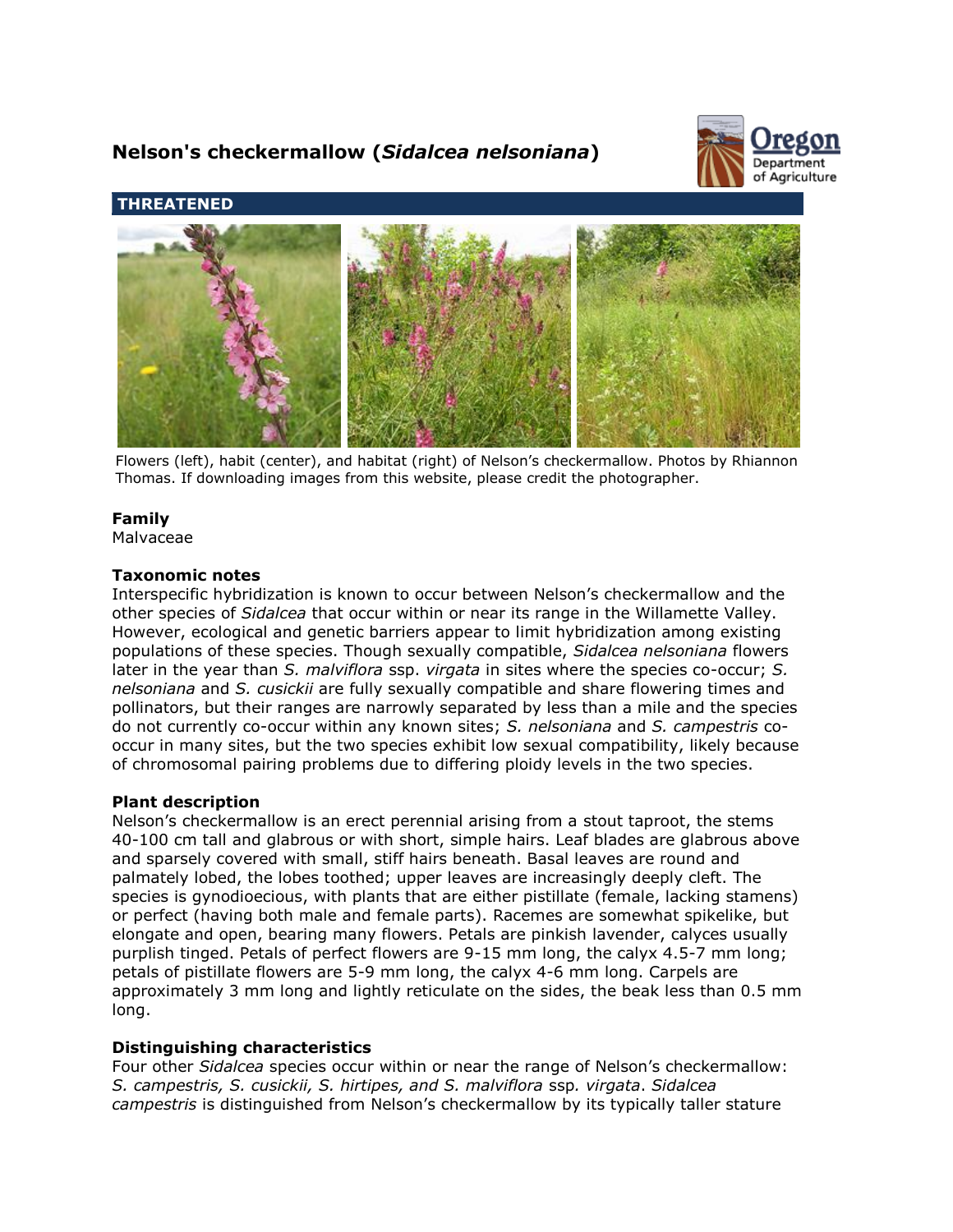(0.5-2 m tall versus 0.4-1 m tall) and by its petals, which are white to pink (versus pinkish lavender) and usually longer (petals of perfect flowers 13-25 mm long versus 9- 15 mm long, petals of pistillate flowers 9-12 mm long versus 5-9 mm long). *Sidalcea cusickii* occurs just south of the range of Nelson's checkermallow and has forked to stellate stem hairs (versus glabrous or with simple hairs) and calyx lobes that are broadened above the base and prominently veined (versus calyx lobes not broadened above the base nor prominently veined). *Sidalcea hirtipes* has stems copiously covered with long hairs (versus stems glabrous or with short hairs) and longer calyces copiously long-hairy (calyces 9-15 mm long with hairs up to 2.5 mm long versus calyces 5-7 mm long and subglabrous to covered with tiny star-shaped hairs). *Sidalcea malviflora* ssp*. virgata* usually begins flowering earlier and tends to inhabit dryer, more upland sites, and has stems with forked or branched stem hairs (versus glabrous or with simple hairs) and petals that are deep pink to rose colored (versus pinkish lavender) and typically longer (petals of perfect flowers 15-25 mm long versus 9-15 mm, petals of pistillate flowers 9-13 mm long versus 9-12 mm).

#### **When to survey**

Surveys should be completed when the species is flowering, typically from late May through mid July, although flowering can continue until early September, depending on conditions. Coast Range populations generally flower later and senesce earlier than Willamette Valley populations.

## **Habitat**

Willamette Valley populations of Nelson's checkermallow are typically found in open prairie remnants along the margins of streams, sloughs, ditches, roadsides, fence rows, and drainage swales and in fallow fields. Occasionally, the species occurs in the understory or at the edges of ash woodlands or among woody shrubs. Substrates at Willamette Valley sites range from gravelly, well drained loams to poorly drained, hydric clay soils. Coast Range populations often occur in open areas in wet to dry meadows and intermittent stream channels, and on the edges of coniferous forests in substrates ranging from clay to loam. The species is found at elevations from about 43- 610 m (140-2000 ft).

Commonly associated native plant species include *Achillea millefolium*, *Carex* spp., *Crataegus* spp., *Deschampsia caespitosa*, *Equisetum arvense*, *Fragaria virginiana*, *Fraxinus latifolia*, *Galium aparine*, *Geum macrophyllum*, *Heracleum lanatum*, *Hordeum brachyantherum*, *Juncus* spp., *Lupinus polyphyllus*, *Madia sativa*, *Prunella vulgaris*, *Pteridium aquilinum*, *Quercus garryana*, *Senecio triangularis, Spiraea douglasii*, *Symphoricarpos albus,* and *Triteleia hyacinthina*. Common non-native associates include *Alopecurus pratensis*, *Arrhenatherum elatius*, *Cirsium* spp., *Dactylis glomerata*, *Daucus carota*, *Holcus lanatus*, *Hypericum perforatum*, *Hypochaeris radicata*, *Leucanthemum vulgare*, *Lotus corniculatus*, *Parentucellia viscosa*, *Phalaris arundinacea*, *Phleum pratense*, *Rosa* spp., *Rubus* spp., *Schedonorus arundinaceus*, *Senecio jacobaea,* and *Vicia* spp.

# **Range**

Nelson's checkermallow occurs in the Willamette Valley and on the western flanks of the Coast Range, from southern Benton County, Oregon north to Lewis County, Washington. The majority of populations occur in Oregon, with many concentrated near the cities of Corvallis and Salem. Only two populations are known from Washington, one from Cowlitz County and one from Lewis County.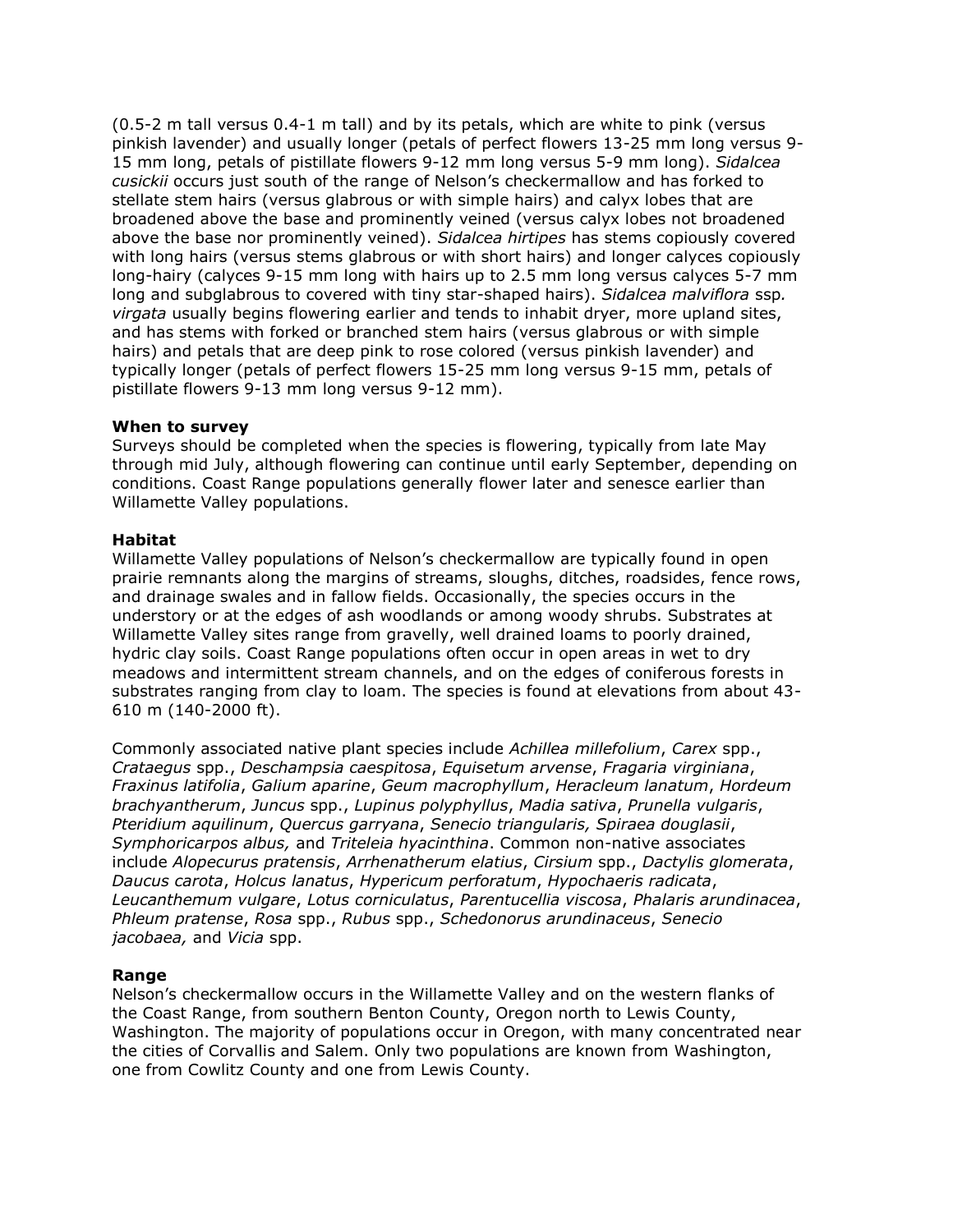## **Oregon counties**

Benton, Clackamas, Clatsop, Columbia, Linn, Marion, Polk, Tillamook, Washington, Yamhill

# **Federal status**

Threatened

## **Threats**

Major threats to this species include habitat loss due to agricultural and urban development, ecological succession resulting in the encroachment of trees and woody shrubs into open prairie habitats, and exotic weed invasions. Seed survival in many populations of Nelson's checkermallow is severely limited by pre-dispersal seed predation by native, host-specific weevils (*Macrorhoptus sidalceae*). The weevils seem to be restricted to the Willamette Valley, southwestern Washington, and lower Coast Range; there are no reports of the parasite from Coast Range populations of Nelson's checkermallow in Yamhill, Tillamook, and Washington Counties. Additional threats include possible inbreeding depression due to small population sizes and habitat fragmentation, and interspecific hybridization.

## **Conservation planning**

A U.S. Fish and Wildlife Service Recovery Plan for the threatened Nelson's checkermallow (*Sidalcea nelsoniana*) was released in 1998.

A U.S. Fish and Wildlife Service [Recovery Plan for prairie species of western Oregon and](http://ecos.fws.gov/docs/recovery_plan/100629.pdf)  [southwestern Washington](http://ecos.fws.gov/docs/recovery_plan/100629.pdf) (pdf document, 9.63 MB) was released in 2010 and addresses updated conservation needs of Nelson's checkermallow.

#### **Did you know?**

Nelson's checkermallow is strongly outcrossing, as perfect-flowered plants are protandrous (in individual flowers, pollen matures before the stigmas are receptive), and female plants are obligately outcrossed (they must be fertilized with pollen from other plants, as they produce no pollen of their own). Most Willamette Valley populations have a far greater number of female plants than perfect plants.

The species can also spread vegetatively by rhizomes that form multiple crowns with distinct clusters of stems, making it difficult to distinguish individual plants.

#### **Current/Recent ODA projects**

Developing population density estimates for nine rare Willamette Valley prairie species

#### **References**

Currin, R., M. Carr, and R. Meinke. 2008. Developing population density estimates for nine rare Willamette Valley prairie species. Report prepared for U.S. Fish and Wildlife Service, Region 1, Portland, Oregon. Oregon Department of Agriculture, Salem, Oregon.

Halse, R. R., B. A. Rottink, and R. Mishaga. 1989. Studies in *Sidalcea* taxonomy. Northwest Science 63:154-161.

Hitchcock, C. L., A. Cronquist, M. Ownbey, and J. W. Thompson. 1961. Vascular plants of the Pacific Northwest. Part 3: Saxifragaceae to Ericaceae. University of Washington Press, Seattle.